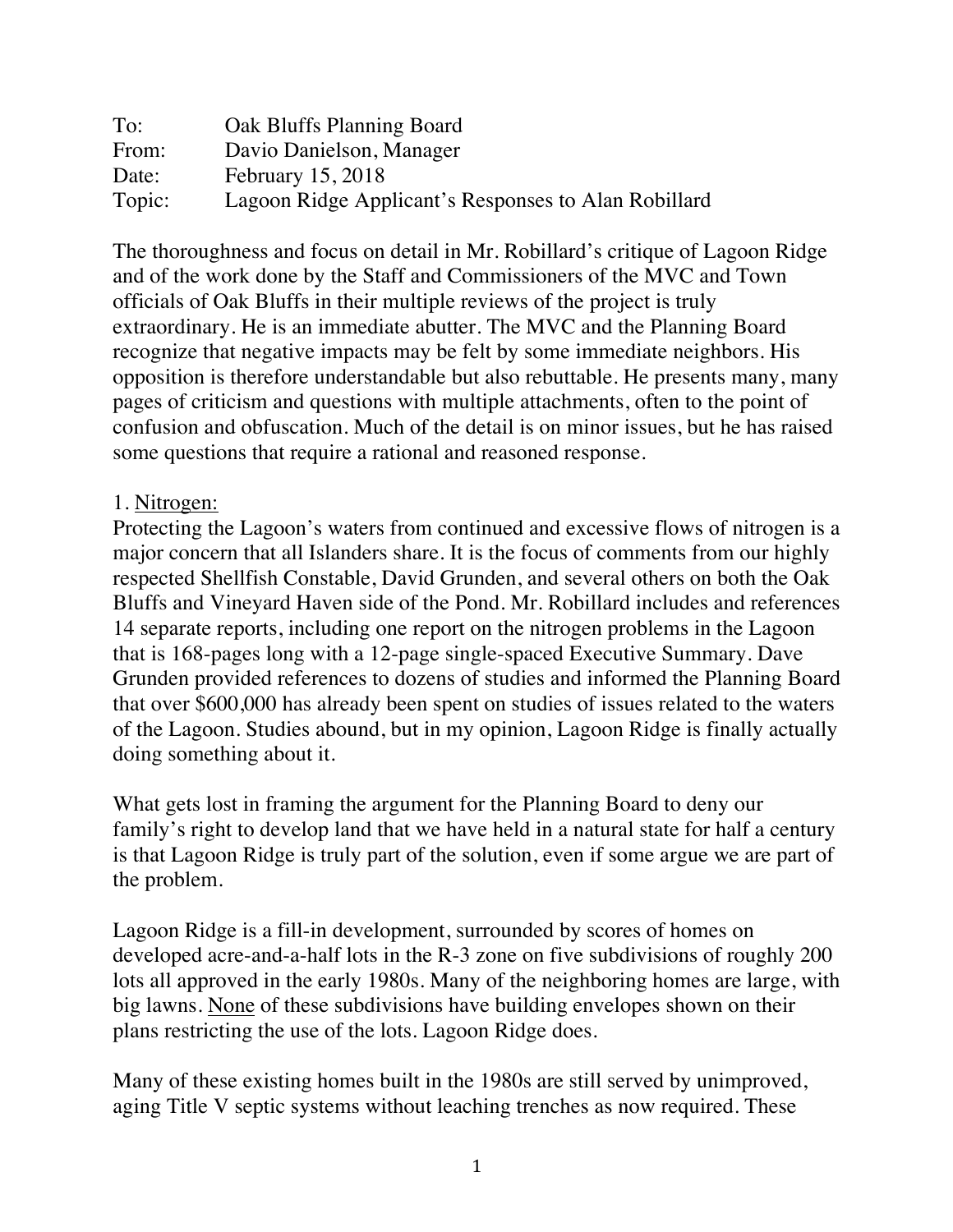older systems barely reduce the nitrogen the occupants produce. Indeed, one person who lives on Sage's Way testified that his home has the only AI system in the area. Wastewater from each residence using standard Title V systems annually releases about 13.5 pounds of nitrogen into the groundwater and the down-gradient ponds. In contrast, Lagoon Ridge's Amphidrome Plus system is expected to reduce that nitrogen by 75%.

In addition, Lagoon Ridge is creating smaller homes with fewer bedrooms, keeping c. 60% of the property in its natural state, restricting fertilizers, and reducing lawns to 10% of the development envelopes. These are ways of solving the problems caused by our inattention to the environment in the watershed in the past- problems which are caused by existing and approved subdivisions, not by Lagoon Ridge.

Turning to Mr. Robillard's Attachment Number 8, page 7, we learn where the nitrogen in the Lagoon comes from: 1) 46% is from existing sediments in the deeper parts of the pond, 2) 34% is from septic systems, 3) 10% comes from atmospheric depositions (rain), 4) 5% is from run-off from roads and impervious surfaces, 5)  $3\%$  is from farming and agriculture, 6)  $2\%$  is from fertilizer, and 7)  $1\%$ can be traced back to the municipal landfill.

Note that only a third of the nitrogen that flows into the Lagoon is subject to manipulation and change. Drawing a hard line against 25 new homes in Lagoon Ridge when there are already c.1000 houses in Oak Bluffs and c. 350 in Vineyard Haven in the Lagoon drainage is short-sighted.

We think it is much better, as the MVC has provided, for this new nitrogenreducing technology to be introduced to the Vineyard and studied to provide a pathway for significant future improvements. They will be needed around the Lagoon as old cesspools and Title V systems fail completely and need to be replaced, hopefully with more modern technology. Supporting the many alternative ways to reduce nitrogen that are being studied and attempted, such as growing oysters, restoring estuaries and wetlands, harvesting and removing phragmites, improving water exchange with the Sound, etc. These, to me, make more sense for advocates to pursue.

Mr. Robillard says he doubts whether the nitrogen calculations for Lagoon Ridge that the MVC accepted were accurate. In his argument, he makes some questionable assumptions, i.e. that changing from a 30' to 40' road right-of-way (ROW) means that all 40' will be clear cut and tarred, that the fire road above the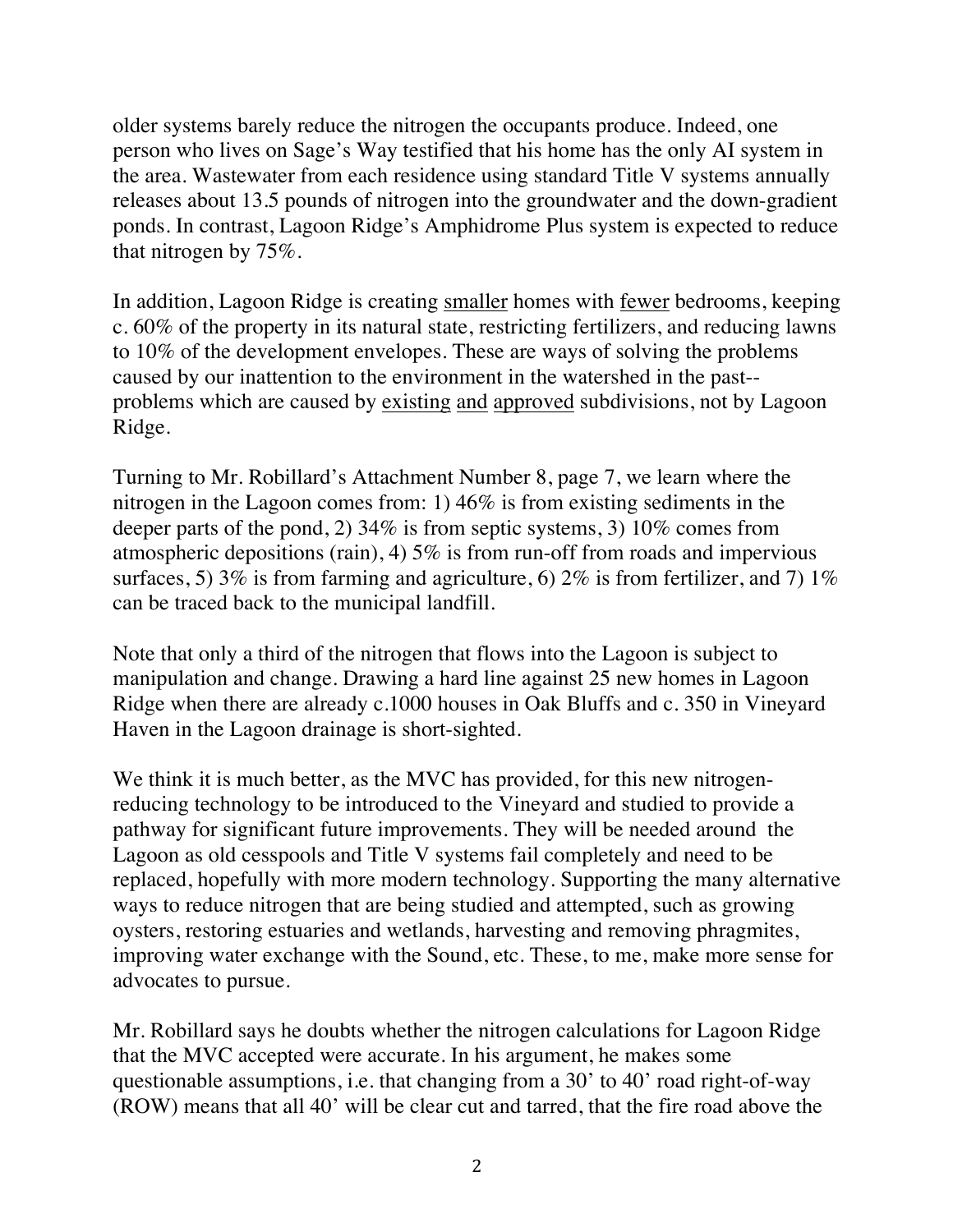water main will require the entire 25' ROW to be denuded of trees, that the 20' ROW for a future possible Bikeway on Barnes Road will be developed and tarred, that the reserve SAS area will be clear cut, etc.

The nitrogen calculations as prescribed by the MVC are unaffected by what type of vegetation is maintained, except for lawns. None of the issues he has listed add to the amount of impervious surfaces, the variable that counts to a small extent in the nitrogen calculations.

The MVC is extremely careful and deeply committed to reducing nitrogen flows into all the sensitive coastal embayments. As the MVC states: "When reviewing proposed Developments of Regional Impact, the Commission … carefully examines the proposal's wastewater disposal, especially with respect to the amount of nitrogen being put into nitrogen-sensitive watersheds." Two consulting engineers worked carefully with Lagoon Ridge and the MVC on the nitrogen calculations and testified to their completeness and accuracy. One engineer was hired by the Board of Health as a consultant. Mr. Robillard was present for many of these prior meetings and hearings, where he made many of the same attempts at criticism in 2016 that he is repeating again, at length.

#### 2. The Amphidrome System:

When DEP led a major discussion of wastewater options at the Oak Bluffs Library a few years ago they were asked, "Is there a push to look at alternative new technologies?"

DEP's response was "Yes, the Massachusetts Septic System Test Center is located on Cape Cod and operated by the Barnstable County Department of Health and Environment. This Center tests and tracks advanced innovative and alternative septic system treatment technologies. DEP evaluates pilot studies for alternative technologies but will not approve a system unless it has been thoroughly studied and documented to be successful." It was on that basis that the Lagoon Ridge planning team researched and selected four DEP-approved alternative systems to consider. Amphidrome was one of them.

Then, the MVC hosted an Innovative/Alternative Conference on May 12, 2016 in West Tisbury that both Mr. Robillard and I attended. As the report stated: "The goal of this conference was to bring together industry professionals, scientists, policy makers and local stakeholders to discuss the issue of nutrient pollution in our local ponds and estuaries, and to explore various technologies and solutions to this problem. With the wide range of potential solutions discussed, we are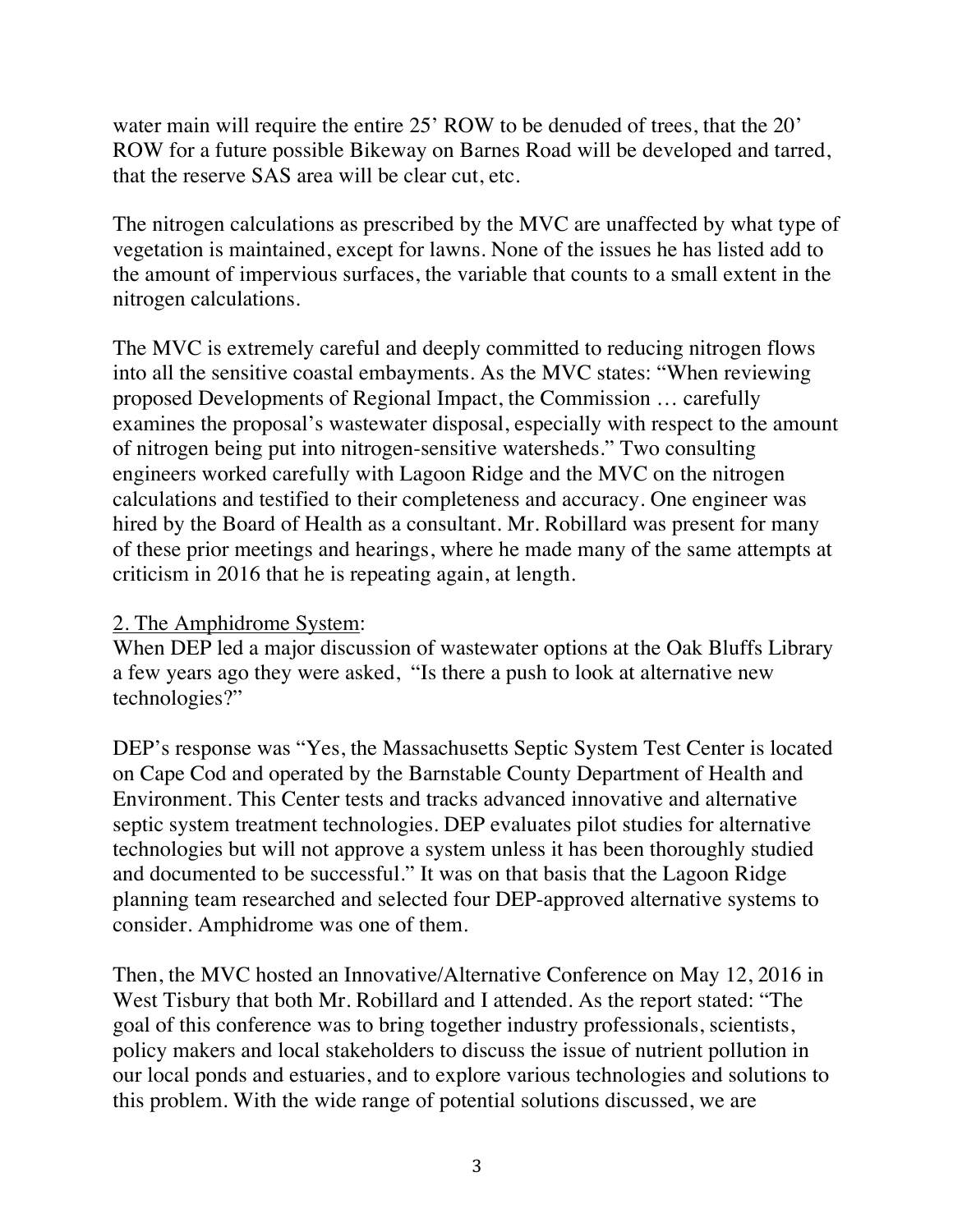confident that our community can prevent further degradation of water quality and take measures to improve the health of our ponds. The MVC will continue to host informational sessions on alternative solutions and we look forward to collaborating to help clean up our waters." Below are links to the presentations given at the conference and a link to MVTV to view the proceedings. (See footnote\*.)

For many of us who attended, the opportunity to hear Mollie Calliri and Andrew McBrearty from F.R. Mahoney present extensive operational data on the Amphidrome systems and E-1 pumps, and answer questions, was most convincing. Additional data on the Amphidrome system has been posted on the O.B. Planning Board's website that interested people may also wish to review.

Mr. Robillard has continued to submit complaints about the system's complexity. The twenty-seven (27!) questions he posed that he expects the Planning Board to write regulations about in advance, seems to me to be vastly overdone. Even if relevant, they are properly matters for the Board of Health.

The system is working in hundreds of locations, is fully DEP approved, and the evidence of the system's effectiveness is overwhelming. A skilled Grade 4 operator who lives year-round on the Vineyard, knows E-1 pumps from years of experience, and has begun special Amphidrome training testified credibly at the Public Hearing. He will be hired by Lagoon Ridge as the on-site operator, which seemed reassuring to many in the room. However, Mr. Robillard raises many of the same questions in yet another long commentary to the Planning Board dated February  $12<sup>th</sup>$ .

Finally, the Amphidrome system for Lagoon Ridge has been upgraded. Based on prior conversation with a member of the Oak Bluffs Board of Health and his comments (speaking as an individual) at the Public Hearing on February  $8<sup>th</sup>$ , 2018, the Applicant has agreed to add special components, at a cost of \$16,000, and to purchase and install the Amphidrome **Plus**, which is even more efficient at reducing nitrogen reliably. We feel that this issue has been fully and finally addressed.

# 3. Approval of the Amphidrome System:

Mr. Robillard's allegations that somehow the approval of the Amphidrome system by the MVC and the Town of Oak Bluffs was based on circular reasoning and was a "clouded decision" are unsubstantiated and without merit. He cites dates and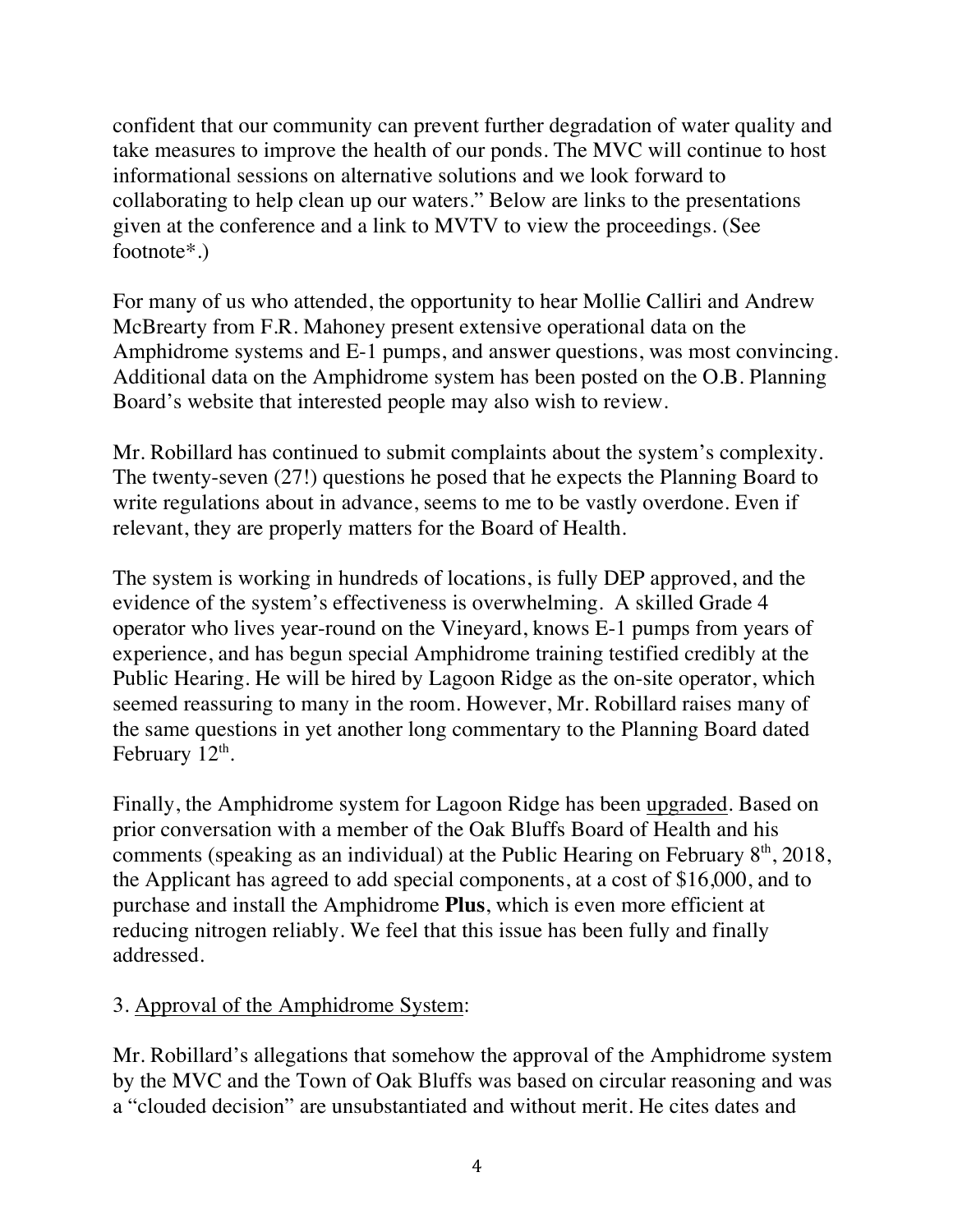quotes from multiple documents to create the appearance of some misdeed being done.

He is apparently unaware that the Oak Bluffs Board of Health delegated making the decision on the Lagoon Ridge shared system proposal to Mr. Ade Solarin, the Oak Bluffs Health Agent. Mr. Solarin, through the review period, was in frequent touch with Ms. Sheri Caseau, the Water Resources planner on the MVC Staff, and with a special consultant David Bennett of Bennett Environmental Associates in Brewster (http://www.bennett-ea.com), who he chose and hired (at our expense) to assist him and the Board of Health with the data review and the many legal requirements for such a system. Mr. Bennett is a professional geologist and hydrogeologist and a Licensed Site Professional since 1998. He is an expert in the fields of oil and hazardous waste cleanup and groundwater hydrology and water dynamics of the Cape and Islands.

Mr. Solarin's approval of the Amphidrome at the MVC staff level was a matter of record and common knowledge several weeks before he placed his decision on agenda for the Board of Health's agenda for routine Board approval on July 19, 2016. Our application to the Planning Board includes the shared system plan and permit issued. The Board of Health has confirmed this to your board by their letter of February 7, 2018.

It seems important to note that the Planning Board, under the Subdivision Control Law among other things, is required to defer to the Board of Health in such matters. The Planning Board is not in a position to second-guess the agency that is legally responsible under Massachusetts laws for wastewater management, as Mr. Robillard urges, having failed to make his case previously with the MVC and the Board of Health.

# 4. Plan Design:

"Plan Design" is the title of Mr. Robillard's 5-page summary of apparent inconsistencies submitted to the Planning Board on February 1, 2018. Each item will be briefly discussed in the order in which it was presented:

A. Number of Bedrooms: By reading or mis-reading multiple documents going back to 2015 and quoting phrases, often out of context, the commentator attempts to sow confusion or conflict over the size of the Amphidrome system and the number of bedrooms in Cluster B and C it will serve.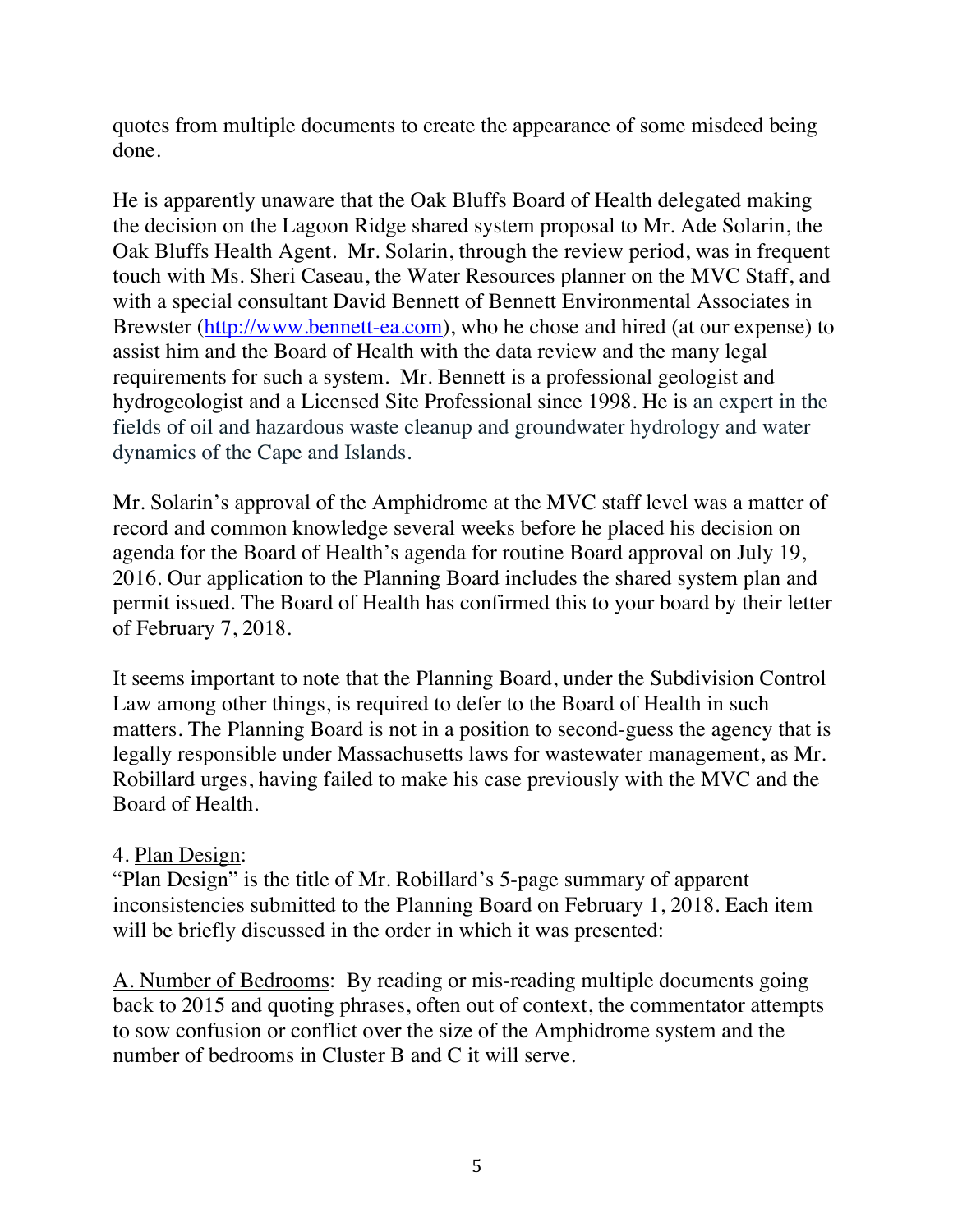To be clear, there are 15 lots in Cluster C with two proposed duplexes for a total of 17 dwelling units. The dwellings in Cluster C will average 2.5 bedrooms each. By simple multiplication that is a total of 42.5 bedrooms in Cluster C. The bedroom limit in Cluster B, containing 4 lots within 1500' of the Lagoon shore, is 3 bedrooms per home, adding up to 12 more bedrooms. Both Cluster B and C are connected to the Amphidrome, now the Amphidrome**PLUS** system. The total is 55 bedrooms, which is the basis for the Amphidrome system as planned and permitted by the Board of Health and shown on the plan with our application. The "possibility" of a "Community House," possibly on Lot 12, was treated by Mr. Robillard as if it is independent and supplemental to these calculations; it is not.

### B. Mg/L Nitrogen (N):

The commentator has spotted a minor error in the MVC's Decision. Late in the MVC/LUPC review cycle, the Applicant was asked and agreed to add the 4 homes nearest to the Lagoon to the Amphidrome system, and an earlier clause—totally insignificantly—was not updated by the MVC staff in their printed decision. Such "scrivener's errors" can be corrected if needed, but this one caused no misunderstandings whatsoever.

### C. Board of Health Decision Faulty:

See comments above, pages 4 through 6.

# D. Other Plan Anomalies:

The commentator noted slight variations between different plans at different points in the project's long history and asks, for example, if the acreage is 32.07 acres how it affects the nitrogen calculations if it is actually 32.5 acres. (To be clear, the MVC's calculated limit is 110.4 Kg N/year and was based upon 32.47 acres.) Minor variations are not uncommon for large and irregular tracts of land like this one. That is why staff reviewers at the MVC and OBPB are always careful to stipulate which particular plan is under review, defined by date and author.

# E. Compliance with Building Inspector:

Again, certainly with no intention to mislead, the commentator has misunderstood part of the long and complex project review process. A memo written by Mr. Mark Barbadero, a former OB Building Inspector, advised the Planning Board of his personal interpretation of Flexible Zoning, Section 7.3, and how it might be applied. It was not a set of instructions for Lagoon Ridge to follow, and with the exception of his proposed method for computing the Yield Plan, the Planning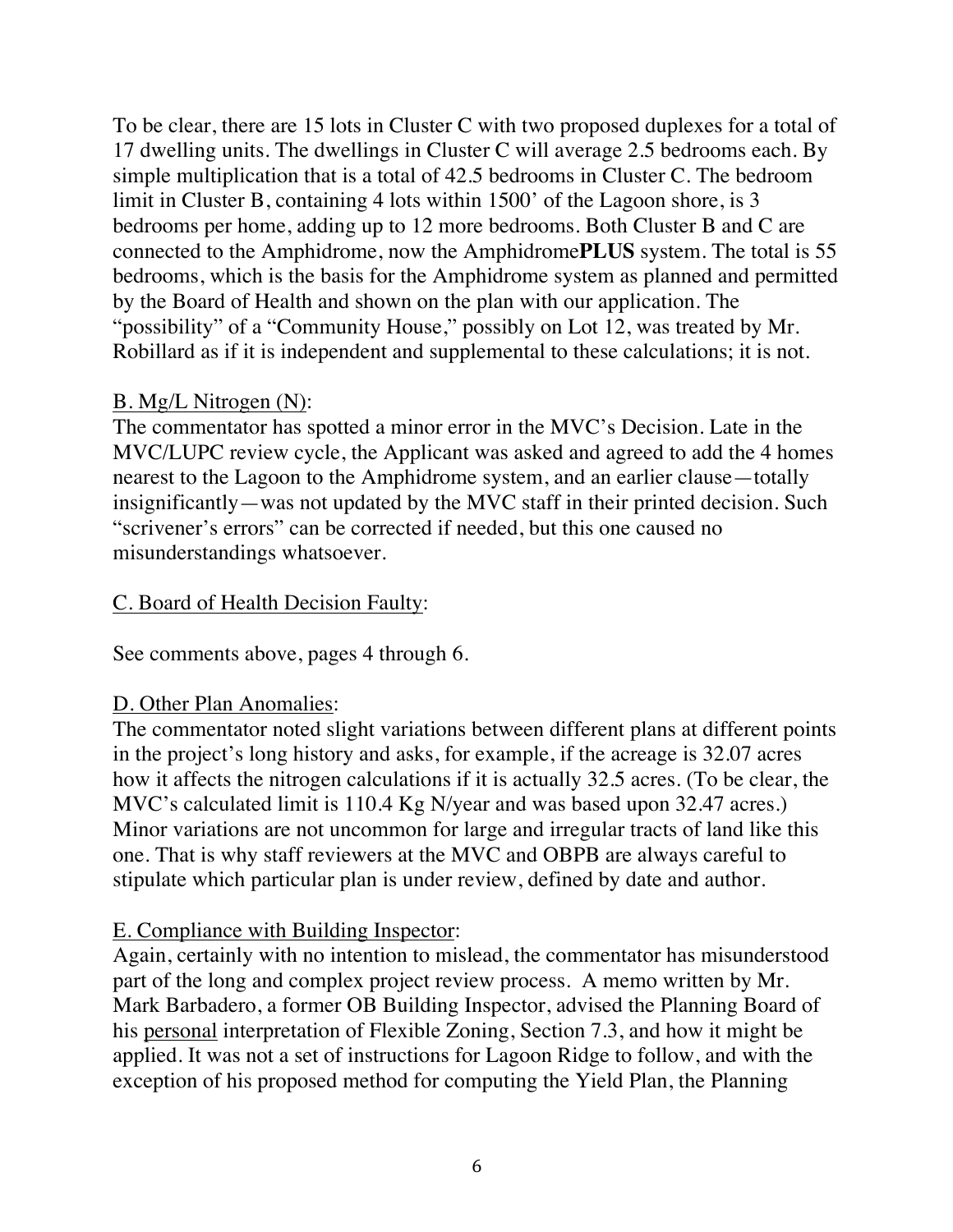Board has not asked Lagoon Ridge to implement any other of his many opinions and suggestions, nor should they.

# F. No 50 foot buffer:

The commentator's statement is incomplete and incorrect. The Flexible By-law is also flexible about buffers, offering three specific conditions under which they are not required. The issue may be discussed further, but in the past, the Planning Board, the MVC, and the NHESP accepted what is shown on the Definitive Plan as it was filed with the Town Clerk on December 4, 2017.

### G. 60% Open Space:

Mr. Robillard returns to the 60% open space issue yet again, although the computed numbers are shown in great detail on the Definitive Plan now under review. It is essential to us to be accurate, and we will review this issue in detail to be certain that the standard is being met and that 60% is protected within the terms required by the Town Zoning requirements. Now that the NHESP is no longer directly involved, the definitions and standards have been somewhat relaxed from "absolutely undisturbed" and now allow some agriculture and passive recreation.

As stated above, in "Plan Design" (Robillard's Comment dated 2/1/18) his arguments rest on several incorrect assumptions, i.e. that a 40' road right-of-way (ROW) means that all 40' will be tarred, that a 25' ROW fire trail above the water main means the entire area will be denuded of trees, rather than creating another walking trail through the woods, that the 20' ROW for a future possible bikeway on Barnes Road requested by the MVC will actually be developed and fully tarred, and that the designated "reserve SAS area" will be cut down and somehow become impermeable. All subdivision roads in Oak Buffs are required to have a 40 ft. way within which is a narrower improved travelled way. A mention in one 2015 document of a possible "5000 SF community house" becomes 5000 square feet stolen from the common lands although, if it were ever to be built, it would be a 2 or 3 story building possibly upon Lot 12, occupying perhaps 1800 square feet on a lot that is already counted as 100% developed.

More on this issue was again presented in a new memo, "Unresolved Issues" (Robillard's 6-page Comment, dated 2/12/2018.) The commentator as well as the Applicant and members of the Planning Board are trying to interpret the Town Counsel's legal memo dated 2/7/18 that raised many questions. Some of this commentary may be useful in that regard; some may not.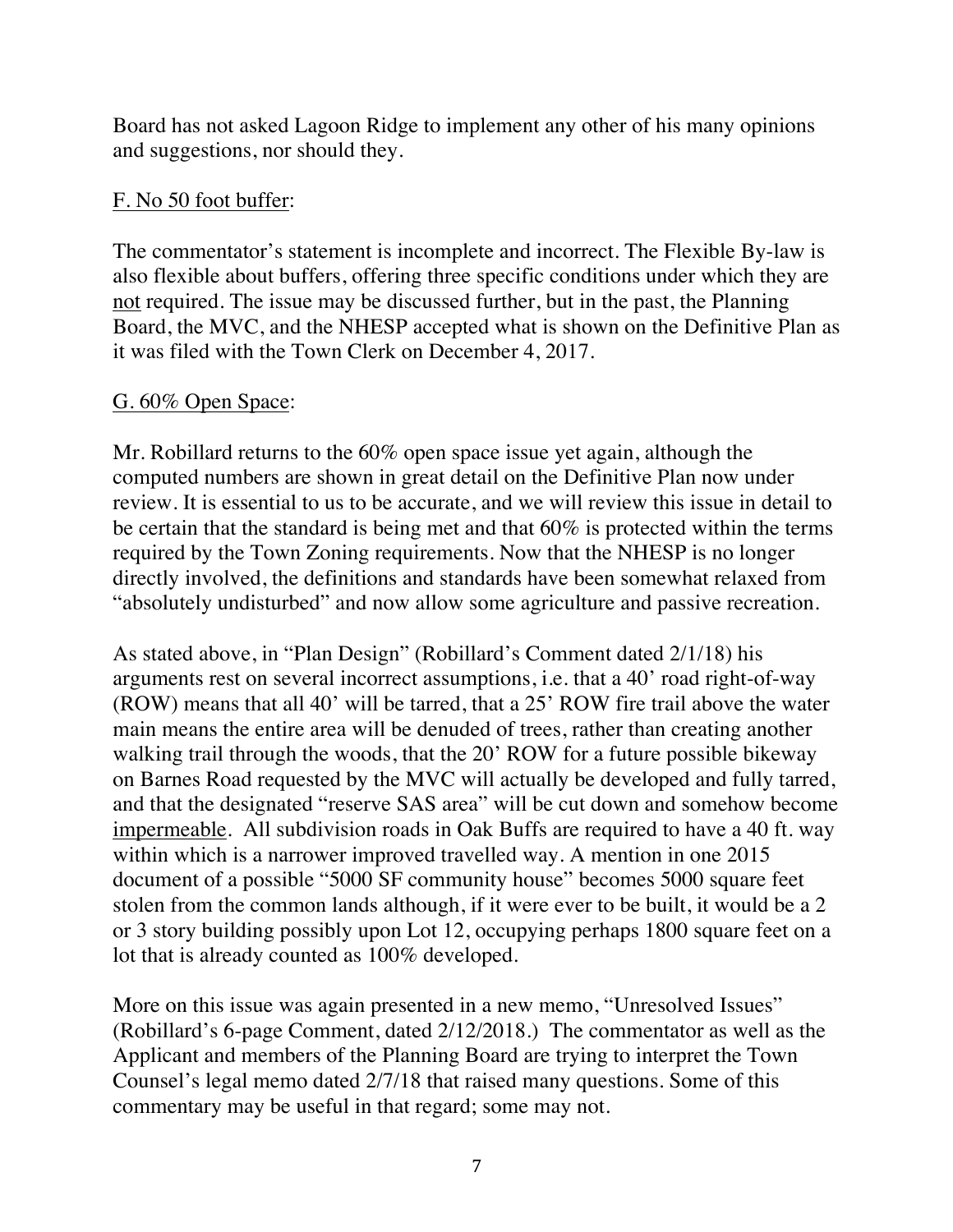However, Mr. Robillard (in #9) states that landowners in Clusters A and B can "adjust the area" of the development envelope. That is not the case and misrepresents the facts. The area of the development envelope is fixed and shown on the Definitive Plan- a requirement of the open space calculation for NHESP. It is, rather, the location of the envelope within the lot that can be adjusted by the owner prior to construction. Regardless, the envelope must be bounded and marked with symbolic fencing to limit encroachments before construction of any kind can be commenced, consistent with the desires of NHESP. *See* the Protective Covenants at Section III.l.(1) - (5).

Further, (in #11) the commentator asserts that if trees are cut in an area, then that area must be subtracted from being "open space." That was once somewhat true under "priority habitat" rules set by the NHESP, but it is no longer true now that the area that includes Lagoon Ridge has been "unmapped." His two examples? One, the fire road, which may explicitly be counted as open space as it is a walking trail for recreation under 7.3.13.3. Two, the "shared septic plant and drain fields" (sic) that are underground utilities serving the development and are explicitly allowed on contiguous open space by the Town By-law at 7.3.13.4. These areas were both shown on the plans provided to NHESP and approved by them.

#### H. Trail On Clusters B and C Not on Definitive Plan:

There is no requirement that all existing trails on Lagoon Ridge acreage be maintained in their current locations. Several trail requirements suggested by the MVC by Bill Veno in the final days of the DRI Review appear on the Lagoon Ridge Plan around the Jib Stay Trail and Bar Trail Road. The MVC required trails are specified in its decision at Section 12. They are also included in the Covenants at Section IV.h. These are (i) the Bar Trail Road (a/k/a Old Back Road, or the Ancient Way), (ii) the Jib Stay Trail and a connecting easement along Lot 20, and (iii) a trail easement to be established within the layout of Double Ox Road from Barnes Road to the hammerhead turnaround at the end of Double Ox Road. Easements to use these trails will be granted to the Martha's Vineyard Land Bank.

#### I. 1998 MVC Decision Re: Lagoon Ridge:

Mr. Robillard presents the MVC decision from 1998 when 2 lots were sold from Danielson property along Barnes Road and shown on a prior Form A Plan. The MVC Decision in 1998 stipulated that these two lots must be counted along with any future lots created on the remaining Danielson land as a DRI in establishing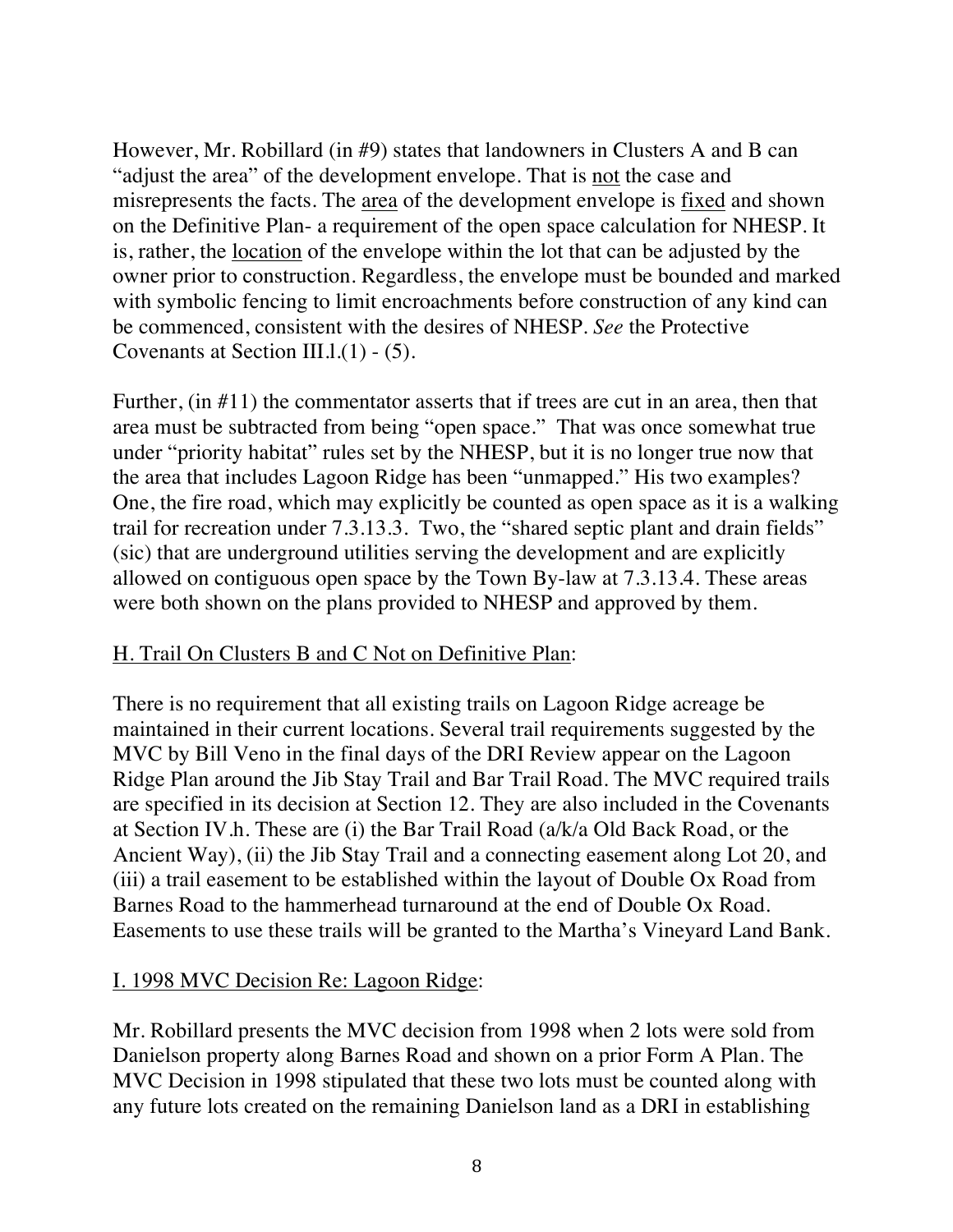the base for computing the future affordable homes requirement. The rules have been followed as explained in review of computing the BMN under Section 7.3.

**Summary:** Mr. Alan Robillard is an abutter who resides in the Oakwood Lane subdivision approved in 1986 (which has no building envelopes or protective covenants). He has closely followed the development of the Lagoon Ridge project for a decade as a neighbor and friend. His careful review of every aspect of years of Lagoon Ridge's history, development and regulatory review is exhaustive and has contained some useful observations and suggestions.

Would it have been helpful if confusing subsections of the Flexible Development rules had been interpreted by Town Counsel earlier? Certainly. Is that a valid reason to deny this Special Permit Application? Certainly not.

Would it be better if the MVC's written Decision were letter-perfect and flawless? Certainly. Is that any reason to condemn the validity of the Commission's unanimous vote of approval? Certainly not.

Would it be better if complete and complex regulations were already on the books in Oak Bluffs covering elder housing, shared septic systems for clusters of homes, and every aspect of Lagoon Ridge? Certainly. Is that any reason to further delay this project? Certainly not.

Lagoon Ridge proposes to add 3 homes for affordable housing and 6 homes for elders to the Town's housing stock, meeting priorities set by the Town Meeting when the Flexible Development bylaw was adopted. New homes and construction will add to the tax-base and create jobs. The extension of the municipal water system, which the Danielson family will pay for, will vastly improve water flows in the entire area for Lagoon Ridge and Pond View. The 21-home shared nitrogenreduction system will demonstrate and evaluate a new technology on the Island that DEP sees as a major ultimate solution to reviving our failing ponds. On balance, this is a very positive and innovative project.

We are sorry that for immediate neighbors there will be a period of noise and dust as new roads and homes are built. But it is within our rights to proceed and do for our property as our neighbors have done for theirs. We are confident that we are proceeding in a way that lets us hold our heads high.